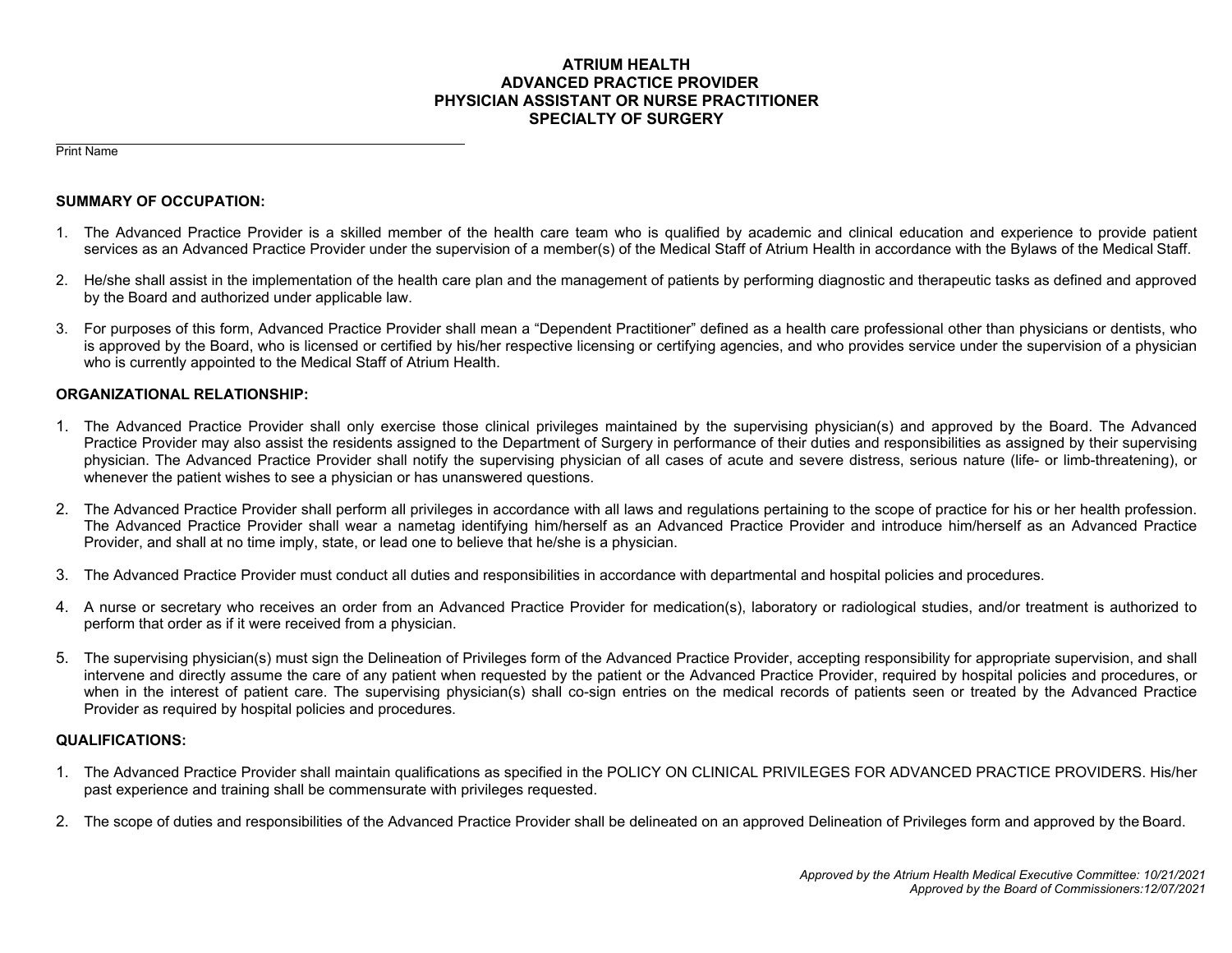Atrium Health Delineation of Privileges Form Advanced Practice Providers Specialty of Surgery Page 2

Print Name

#### **QUALIFICATIONS - continued:**

- 3. The Supervising Physician shall delegate only tasks and procedures to his or her Advanced Practice Provider which are within or contemplated by the clinical privileges granted to the Supervising Physician by the Medical Executive Committee and the Board of Commissioners and which the Advanced Practice Provider has been approved to perform. It is understood that the supervision of an Advanced Practice Provider shall never be transferred to a physician who is not currently a fully appointed member of Atrium Health Medical Staff.
- 4. If the Medical Staff appointment or Clinical Privileges of the Sponsoring Physician are resigned, revoked or terminated, the Advanced Practice Provider's permission to practice shall automatically terminate and his or her clinical privileges shall be automatically relinquished.

#### **SUPERVISION:**

Except where the Delineation of Privileges form provides for Personal Supervision or Proximate Supervision, General Supervision (as defined below) will be required for all tasks and procedures performed by the Advanced Practice Provider.

- 1. "General Supervision" shall mean the procedure is furnished under the supervising physician's overall direction and control, but the physician is not required to be present during the procedure. General Supervision requires the performance of tasks and procedures in a manner that is consistent with state law, the applicable standard of care, Medical Staff Bylaws and hospital policies and procedures, but does not require Personal Supervision or Proximate Supervision, as those terms are defined below.
- 2. "Proximate Supervision for these procedures" shall mean the physical presence of a sponsoring/supervising physician in the hospital, in close proximity and immediately available to furnish assistance and direction to the Advanced Practice Provider as needed.
- 3. "Personal Supervision" shall mean the physical presence of a sponsoring/supervising physician in the room with the Advanced Practice Provider during the performance of a procedure.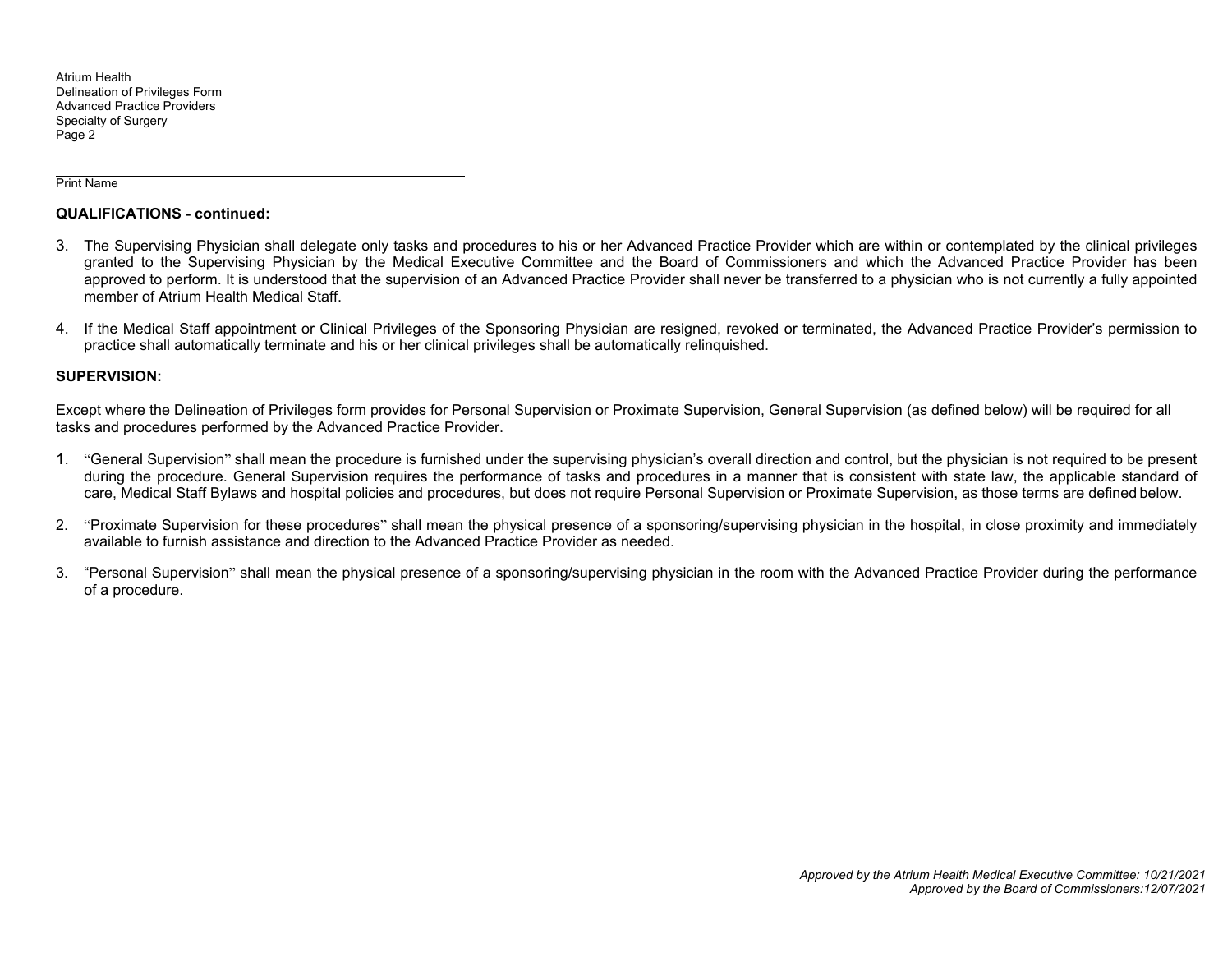## **ATRIUM HEALTH DELINEATION OF PRIVILEGES FORM ADVANCED PRACTICE PROVIDER SPECIALTIES OF SURGERY**

| <b>Print Name</b>   |                                                            |                    |                                                                                                                                                                                                                                                                                                                      |
|---------------------|------------------------------------------------------------|--------------------|----------------------------------------------------------------------------------------------------------------------------------------------------------------------------------------------------------------------------------------------------------------------------------------------------------------------|
| Initial appointment | <b>Reappointment</b>                                       | <b>Updated DOP</b> | <b>Request for Clinical Privileges</b>                                                                                                                                                                                                                                                                               |
| NOTE 1:             | "CORE" privileges cannot be amended or altered in any way. |                    |                                                                                                                                                                                                                                                                                                                      |
| NOTE 2:             | Health.                                                    |                    | Advanced Practice Provider must apply for "CORE" privileges in order to be eligible for special procedure clinical privileges at any facility within Atrium                                                                                                                                                          |
| NOTE 3:             |                                                            |                    | Please note that the exercise of certain privileges enumerated herein is necessarily limited by the operational, and resource constraints of the facility.<br>All procedures must be performed within a clinical setting with the capabilities and organizational structure required to provide appropriate support. |

| <b>CMC</b> | <b>Pineville</b> | <b>University</b><br>City | CR. | Lincoln | <b>Cabarrus</b> | <b>Union</b> | Stanly | Anson | <b>Cleveland</b> |            | <b>GENERAL SURGERY CORE</b><br><b>PRIVILEGES</b>                                                                                                                                                                                                                                                                                                                                                                                                                                                                                                 |
|------------|------------------|---------------------------|-----|---------|-----------------|--------------|--------|-------|------------------|------------|--------------------------------------------------------------------------------------------------------------------------------------------------------------------------------------------------------------------------------------------------------------------------------------------------------------------------------------------------------------------------------------------------------------------------------------------------------------------------------------------------------------------------------------------------|
|            |                  |                           |     |         |                 |              |        |       |                  | CAPP-SUR-1 | Evaluate, diagnose, and provide pre-operative,<br>intra-operative, post-operative care, treatment and<br>services consistent with surgical practice,<br>including the performance of physical exams,<br>diagnosing conditions, the development of<br>treatment plans, health counseling, and assisting<br>in surgery for patients within the age group seen<br>by the sponsoring physician(s). Advanced<br>Practice Providers may not admit patients to the<br>hospital but may initiate/place orders on behalf<br>of the supervising physician. |

The Advanced Practice Provider may, in consultation with the supervising physician, perform the following duties: initiate/place orders on behalf of the supervising physician; assisting in surgery to include, but not limited to, first assist, deep and simplified tissue closures, application of appliances, and any other action delegated by the surgeon; Perform anoscopy; perform wound debridement and general care for superficial wounds and minor superficial surgical procedures; Initiate referral to appropriate physician; make daily rounds on hospitalized patients with or at the direction of the supervising physician; make pre-operative and post-operative teaching visits with patients; obtain and record medical/social history and perform physical examinations including rectal and genitor-urinary examinations as indicated; order diagnostic testing and therapeutic modalities; participate in volume replacement or auto-transfusion techniques, as appropriate; perform field infiltrations of anesthetic solutions; perform incision and drainage of superficial abscesses; record progress notes; select and apply appropriate wound dressings, including liquid or spray occlusive materials, absorbent material affixed with tape or circumferential wrapping, immobilizing dressing (soft or rigid), or medicated dressings; write discharge summaries.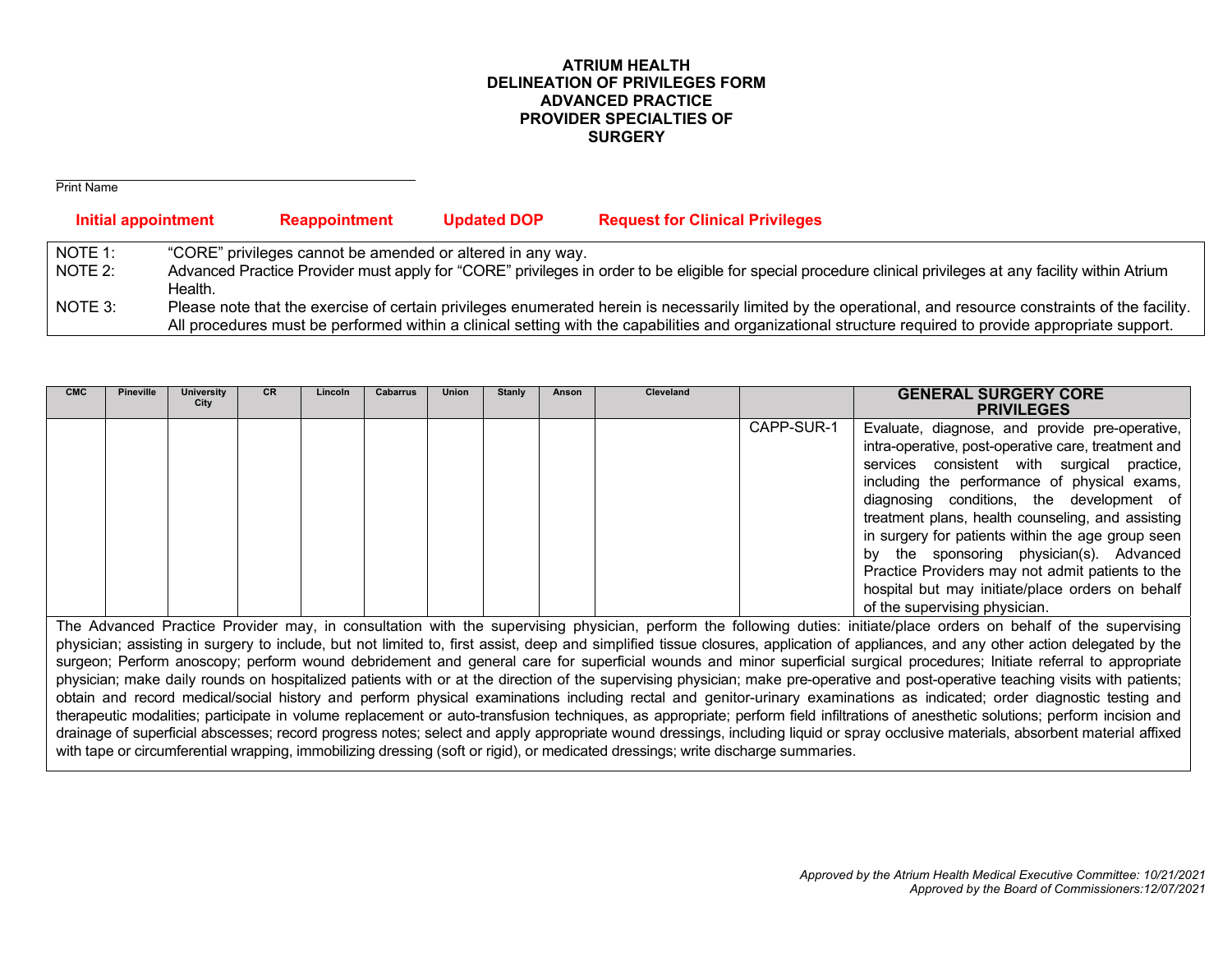| CMC | Pine. | Univ. | CR  | Lin. | CAB | <b>Union</b> | <b>Stanly</b> | Anson | <b>CLE</b> |                                                             | <b>SPECIAL PROCEDURES</b>                                               |                                             |                                                                    |          |
|-----|-------|-------|-----|------|-----|--------------|---------------|-------|------------|-------------------------------------------------------------|-------------------------------------------------------------------------|---------------------------------------------|--------------------------------------------------------------------|----------|
|     |       |       |     |      |     |              |               |       |            | Must apply for and maintain General Surgery Core Privileges |                                                                         |                                             |                                                                    |          |
|     |       |       |     |      |     |              |               |       |            |                                                             | PROXIMATE SUPERVISION<br><b>REQUIRED</b>                                | <b>Minimum</b><br><b>Number</b><br>Required | <b>Number</b><br>Performed<br><b>Within The</b><br>Past 2<br>Years | Location |
|     |       |       |     |      |     |              |               |       |            | CAPP-SUR-1(a)*                                              | Percutaneous<br><b>Arterial Lines</b><br>Insertion                      | 10                                          |                                                                    |          |
|     |       |       |     |      |     |              |               |       |            | CAPP-SUR-1(b)*                                              | Insertion of Chest<br><b>Tubes</b>                                      | 10                                          |                                                                    |          |
|     |       |       |     |      |     |              |               |       |            | CAPP-SUR-1(c)*                                              | Insertion of Central<br><b>Venous Catheters</b><br>(Subclavian)         | 10                                          |                                                                    |          |
|     |       |       | N/A |      |     |              |               |       |            | CAPP-SUR-1(f)*                                              | Port a Cath Removal                                                     | 10                                          |                                                                    |          |
|     |       |       | N/A |      |     |              |               |       |            | CAPP-SUR-1(g)*                                              | Band adjustment<br>under fluoroscopic<br>guidance.                      | 200                                         |                                                                    |          |
|     |       |       |     |      |     |              |               |       |            | CAPP-SUR-1(j)*                                              | Paracentesis                                                            | 10                                          |                                                                    |          |
|     |       |       |     |      |     |              |               |       |            | CAPP-SUR-1(k)*                                              | Thoracentesis                                                           | 10                                          |                                                                    |          |
|     |       |       |     |      |     |              |               |       |            | CAPP-SUR-1(i)*                                              | Insertion of Central<br>Venous Catheter<br>(Femoral/Internal<br>Juglar) | 10                                          |                                                                    |          |

## \* REQUIRED PREVIOUS EXPERIENCE:

1. Applicants must present evidence of appropriate training; AND

2. Demonstrated current competence and evidence of performance within the past twenty-four (24) months of at least the "minimum number performed" as indicated above. OR 2. Submit the PERMISSION TO BE PROCTORED REQUEST FORM requesting concurrent proctoring by a physician who currently holds the privilege for at least the "minimum number required

### Reappointment Criteria for Continued Special Privileges (CAPP-SUR-1b,1c):

The Practitioner must submit a representative sample of a minimum of ten (10) cases, to include at least two (2) cases for each special privilege held, over the past two (2) years based on acceptable results of ongoing professional practice evaluation and outcomes to reapply for current special privileges. This will be reviewed at the time of reappointment. Practitioners who would like to continue to hold any special privileges but are unable to document the minimal number will be requested to voluntarily withdraw their request for such privileges and to complete the necessary proctoring forms.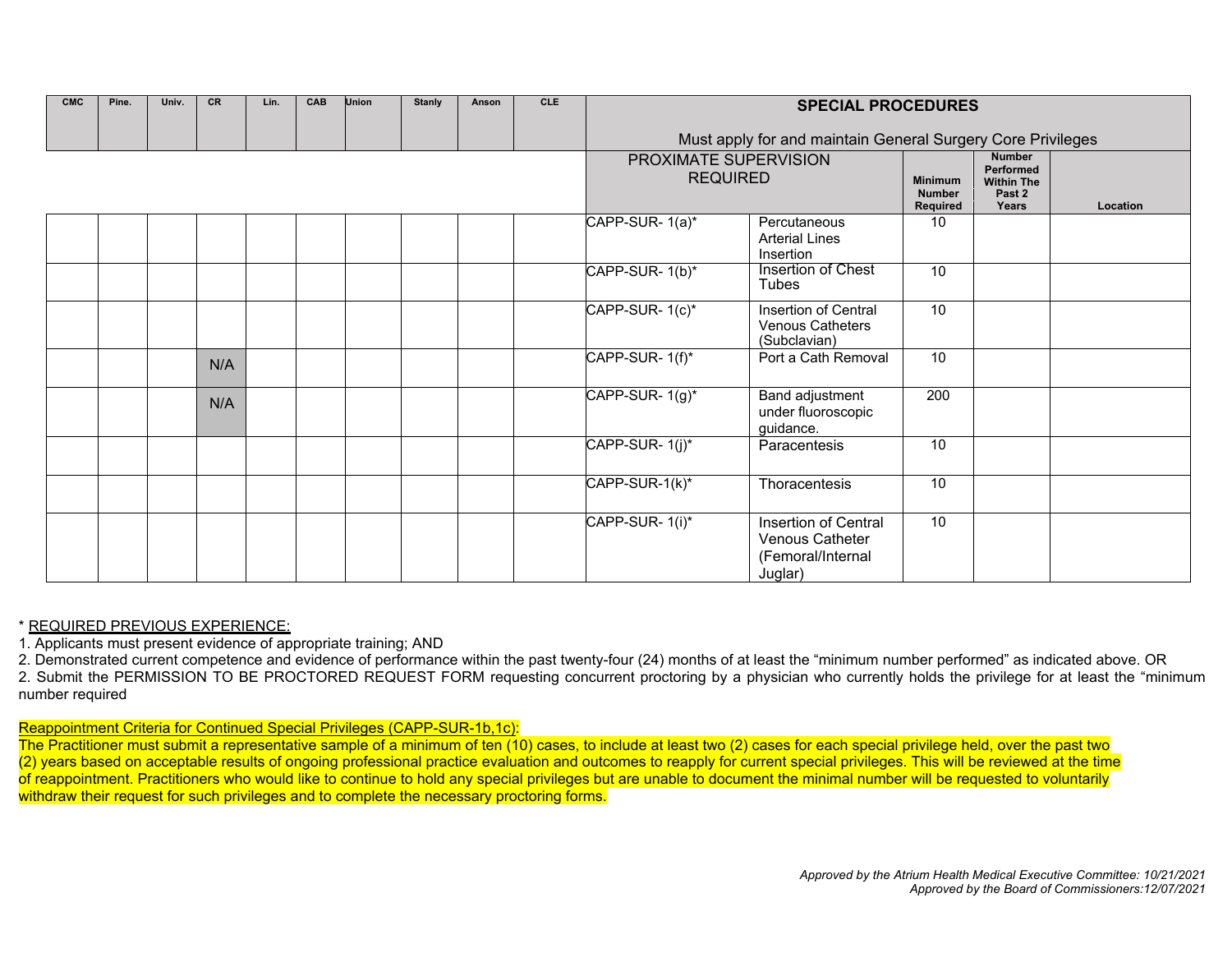Reappointment Criteria for Continued Special Privileges:

| • Insertion of Arterial Lines (radial femoral)                     | 5.  |
|--------------------------------------------------------------------|-----|
| • Port A Cath Removal                                              | 10. |
| • Band Adjustment under fluoroscopic guidance                      | 70  |
| • Insertion of Central Venous Catheters (Femoral/Internal Jugular) | 10  |
| • Paracentesis                                                     | 5.  |
| • Thoracentesis                                                    | 5   |

\*\*maximum of 50% performed in the approved simulation laboratory

| <b>CMC</b>                                                                                                                                                             | <b>Pineville</b> | <b>University</b><br>City | <b>CR</b> | Lincoln | <b>Cabarrus</b> | <b>Union</b> | <b>Stanly</b> | Anson | Cleveland |            | <b>SURGICAL CRITICAL CARE CORE</b><br><b>PRIVILEGES</b>                                                                                                              |
|------------------------------------------------------------------------------------------------------------------------------------------------------------------------|------------------|---------------------------|-----------|---------|-----------------|--------------|---------------|-------|-----------|------------|----------------------------------------------------------------------------------------------------------------------------------------------------------------------|
|                                                                                                                                                                        |                  |                           | N/A       |         |                 |              |               |       |           | CAPP-SUR-3 | Management of care including risk appraisal,                                                                                                                         |
|                                                                                                                                                                        |                  |                           |           |         |                 |              |               |       |           |            | interpretation of diagnostic tests, providing                                                                                                                        |
|                                                                                                                                                                        |                  |                           |           |         |                 |              |               |       |           |            | treatment for patients with complex needs                                                                                                                            |
|                                                                                                                                                                        |                  |                           |           |         |                 |              |               |       |           |            | who are critically ill within the age group of                                                                                                                       |
|                                                                                                                                                                        |                  |                           |           |         |                 |              |               |       |           |            | patients seen by the sponsoring physician(s)                                                                                                                         |
|                                                                                                                                                                        |                  |                           |           |         |                 |              |               |       |           |            | (inclusive of neurological or postneurosurgical,                                                                                                                     |
|                                                                                                                                                                        |                  |                           |           |         |                 |              |               |       |           |            | postsurgical, postcardiac/thoracic surgical care).                                                                                                                   |
|                                                                                                                                                                        |                  |                           |           |         |                 |              |               |       |           |            | Advanced Practice Providers may not admit                                                                                                                            |
|                                                                                                                                                                        |                  |                           |           |         |                 |              |               |       |           |            | patients to the hospital but may initiate/place                                                                                                                      |
|                                                                                                                                                                        |                  |                           |           |         |                 |              |               |       |           |            | orders on behalf of the supervising physician.                                                                                                                       |
|                                                                                                                                                                        |                  |                           |           |         |                 |              |               |       |           |            | The Advanced Practice Provider may, in consultation with the supervising physician, perform the following duties: initiate/place orders on behalf of the supervising |
|                                                                                                                                                                        |                  |                           |           |         |                 |              |               |       |           |            | physician; perform history and physical examinations on new admissions or consultations at the direction of the supervising physician; make daily rounds on          |
|                                                                                                                                                                        |                  |                           |           |         |                 |              |               |       |           |            | hospitalized patients with or at the direction of the supervising physician; obtain and record medical/social history and perform physical examinations including    |
|                                                                                                                                                                        |                  |                           |           |         |                 |              |               |       |           |            | rectal and genitourinary examinations as indicated; record progress notes; document discharge and transfer summaries; write admission, transfer and discharge        |
|                                                                                                                                                                        |                  |                           |           |         |                 |              |               |       |           |            | orders on behalf of the supervising physician; order and interpret electrocardiograms with second reading by the supervising physician; order and perform initial    |
|                                                                                                                                                                        |                  |                           |           |         |                 |              |               |       |           |            | interpretations of radiographic exam with second reading by the supervising physician and/or radiologist; may order diagnostic testing and therapeutic modalities,   |
|                                                                                                                                                                        |                  |                           |           |         |                 |              |               |       |           |            | including laboratory tests, blood and blood product administration, medications, treatments, ventilator management, IV fluids and electrolytes; perform              |
|                                                                                                                                                                        |                  |                           |           |         |                 |              |               |       |           |            | endotracheal extubation; may remove chest tubes; perform tracheostomy tube changes, downsizing or decannulation; perform local infiltration of anesthetic            |
|                                                                                                                                                                        |                  |                           |           |         |                 |              |               |       |           |            | solutions; order topical anesthesia; perform wound debridement and general care for superficial wounds and minor superficial surgical procedures; perform incision   |
| and drainage of superficial abscesses with and without packing; perform emergency treatment; initiate referral to appropriate physician; assist in surgery to include, |                  |                           |           |         |                 |              |               |       |           |            |                                                                                                                                                                      |
|                                                                                                                                                                        |                  |                           |           |         |                 |              |               |       |           |            | but not limited to, first assist, deep and simplified tissue closures, application of appliances, and any other action delegated by the supervising surgeon; lumbar  |
| puncture.                                                                                                                                                              |                  |                           |           |         |                 |              |               |       |           |            |                                                                                                                                                                      |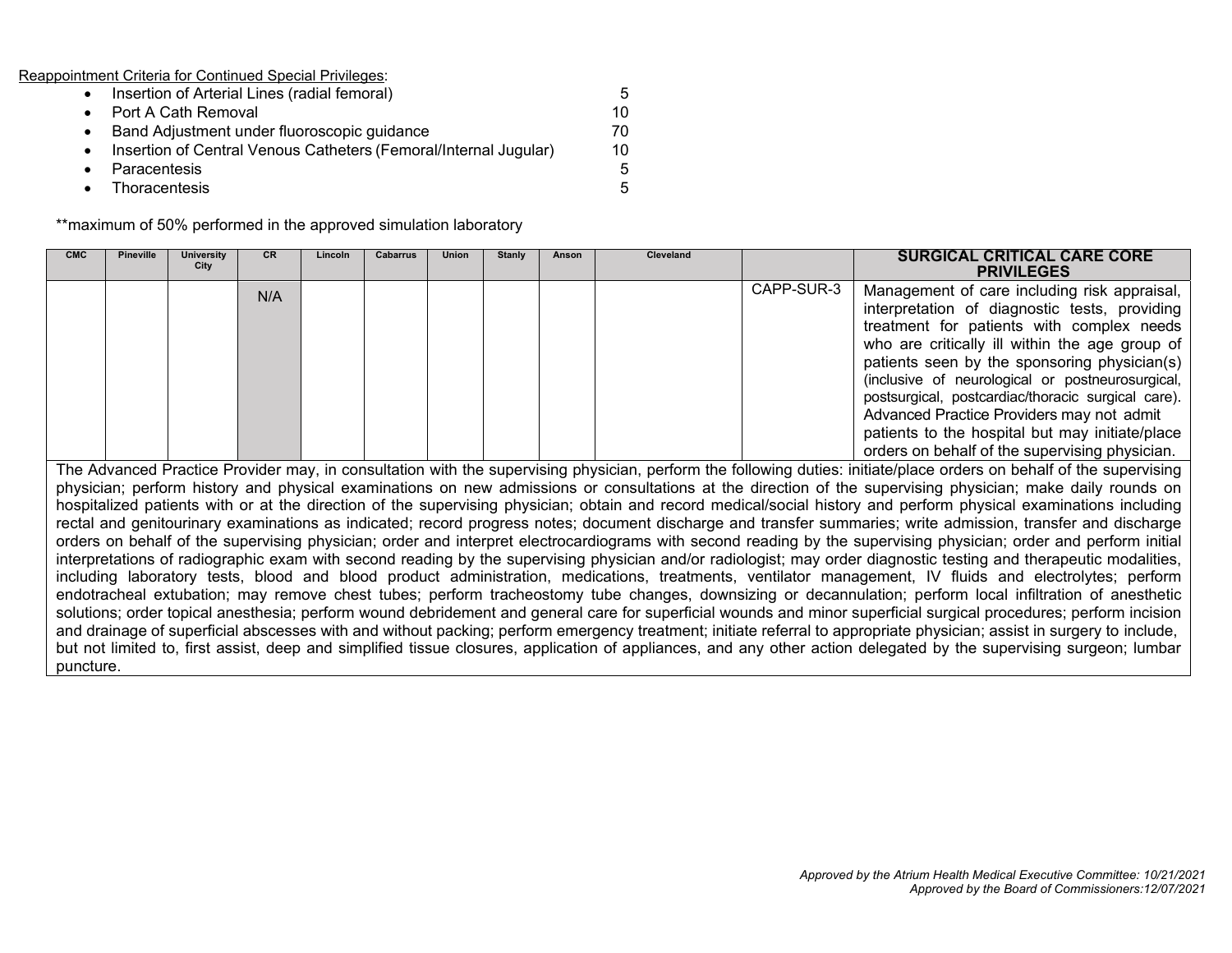| <b>CMC</b> | Pine. | Univ. | CR  | Lin. | CAB | <b>Union</b> | <b>Stanly</b>                           | Anson                                       | CLE                                                                |                | <b>SPECIAL PROCEDURES</b>                                                                                        |                                                    |                                                                    |          |
|------------|-------|-------|-----|------|-----|--------------|-----------------------------------------|---------------------------------------------|--------------------------------------------------------------------|----------------|------------------------------------------------------------------------------------------------------------------|----------------------------------------------------|--------------------------------------------------------------------|----------|
|            |       |       |     |      |     |              |                                         |                                             |                                                                    |                | Must apply for and maintain Surgical Critical Care Core Privileges                                               |                                                    |                                                                    |          |
|            |       |       |     |      |     |              |                                         |                                             |                                                                    |                | PROXIMATE SUPERVISION<br><b>REQUIRED</b>                                                                         | <b>Minimum</b><br><b>Number</b><br><b>Required</b> | <b>Number</b><br>Performed<br><b>Within The</b><br>Past 2<br>Years | Location |
|            | N/A   |       | N/A | N/A  |     | N/A          | N/A                                     | N/A                                         |                                                                    | CAPP-SUR-3(a)* | Insertion of Chest<br>Tubes                                                                                      | 10                                                 |                                                                    |          |
|            | N/A   |       | N/A | N/A  |     | N/A          | N/A                                     | N/A                                         |                                                                    | CAPP-SUR-3(b)* | <b>Insertion of Central</b><br><b>Venous Catheters</b><br>(Subclavian)                                           | 10                                                 |                                                                    |          |
|            | N/A   | N/A   | N/A | N/A  | N/A | N/A          | N/A                                     | N/A                                         |                                                                    | CAPP-SUR-3(c)* | Peripherally Inserted<br><b>Central Venous</b><br>Catheters (PICC)<br>Lines                                      | 15                                                 |                                                                    |          |
|            | N/A   | N/A   | N/A | N/A  | N/A | N/A          | N/A                                     | N/A                                         | N/A                                                                | CAPP-SUR-3(d)* | Insertion of<br><b>Pulmonary Artery</b><br>Catheter                                                              | 10                                                 |                                                                    |          |
|            |       |       |     |      |     |              | PERSONAL SUPERVISION<br><b>REQUIRED</b> | <b>Minimum</b><br><b>Number</b><br>Required | <b>Number</b><br>Performed<br><b>Within The</b><br>Past 2<br>Years | Location       |                                                                                                                  |                                                    |                                                                    |          |
|            | N/A   |       | N/A | N/A  |     | N/A          | N/A                                     | N/A                                         |                                                                    | CAPP-SUR-3(e)* | Emergency/Urgent<br>Endotracheal<br>Intubation                                                                   | 10                                                 |                                                                    |          |
|            | N/A   |       | N/A | N/A  |     | N/A          | N/A                                     | N/A                                         |                                                                    | CAPP-SUR-3(f)* | Fiberoptic<br>Bronchoscopy in the<br>intubated patient for<br>removal of secretions<br>diagnosis of<br>pneumonia | 10                                                 |                                                                    |          |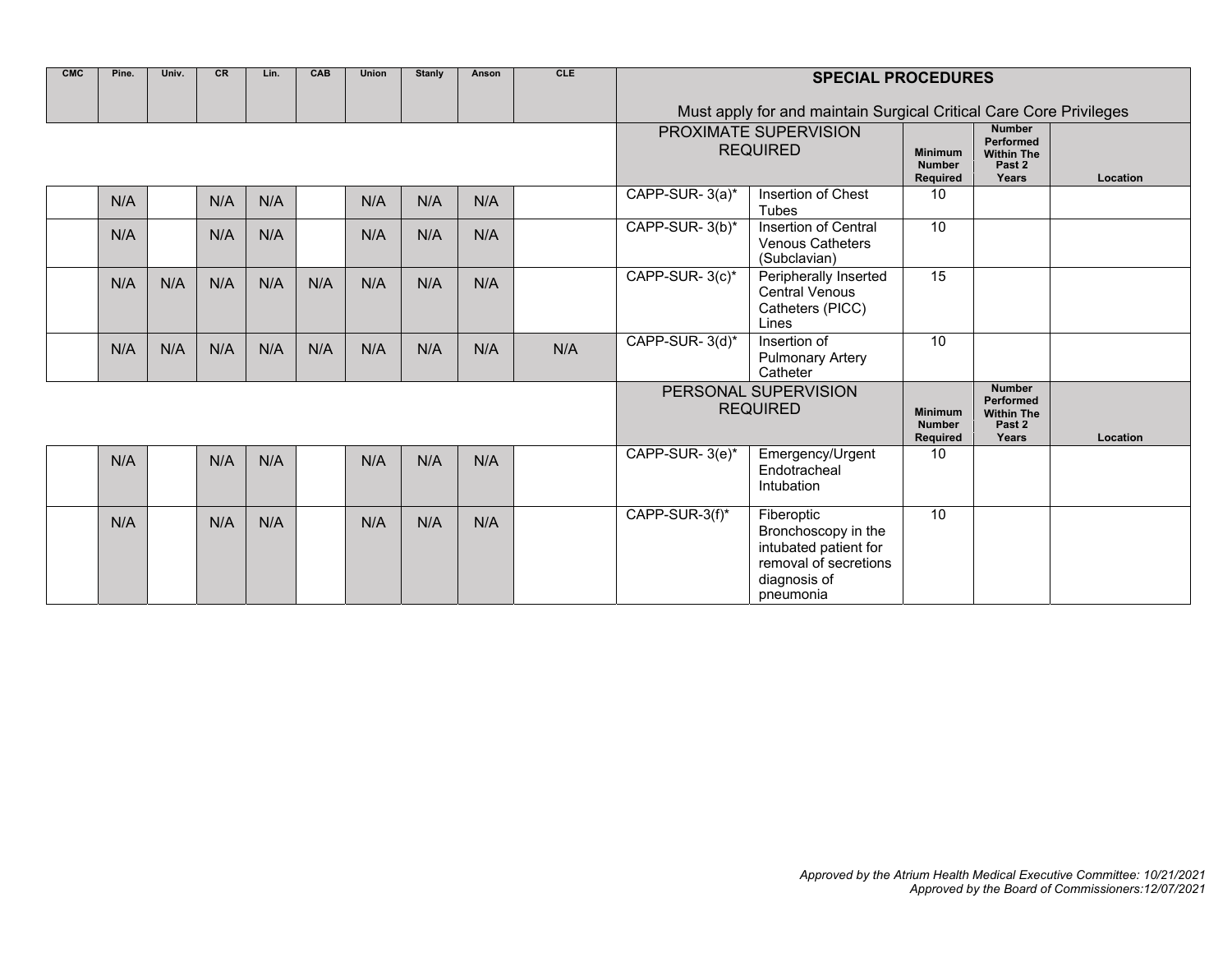Print Name

| <b>CMC</b> | Pine. | Univ. | <b>CR</b> | Lin.                                          | CAB | <b>Union</b> | Stanly | Anson | ICLV | <b>SPECIAL PROCEDURES</b><br>Must apply for and maintain Surgical Critical Care Core Privileges |                                                                                   |          |  |  |
|------------|-------|-------|-----------|-----------------------------------------------|-----|--------------|--------|-------|------|-------------------------------------------------------------------------------------------------|-----------------------------------------------------------------------------------|----------|--|--|
|            |       |       |           | <b>GENERAL SUPERVISION</b><br><b>REQUIRED</b> |     |              |        |       |      | <b>Minimum</b><br><b>Number</b><br><b>Required</b>                                              | <b>Number</b><br><b>Performed</b><br><b>Within The</b><br>Past 2<br>Years         | Location |  |  |
|            | N/A   |       | N/A       | N/A                                           |     | N/A          | N/A    | N/A   |      | CAPP-SUR- $3(q)^*$                                                                              | Thoracentesis                                                                     | 10       |  |  |
|            | N/A   |       | N/A       | N/A                                           |     | N/A          | N/A    | N/A   |      | CAPP-SUR-3(h)*                                                                                  | Paracentesis                                                                      | 10       |  |  |
|            | N/A   |       | N/A       | N/A                                           |     | N/A          | N/A    | N/A   |      | CAPP-SUR-3(i)*                                                                                  | Percutaneous Arterial<br>Lines Insertion                                          | 15       |  |  |
|            | N/A   |       | N/A       | N/A                                           |     | N/A          | N/A    | N/A   |      | CAPP-SUR-3(i)*                                                                                  | Insertion of Central<br><b>Venous Catheters</b><br>(Femoral/Internal)<br>Jugular) | 10       |  |  |

# REQUIRED PREVIOUS EXPERIENCE:

1. Applicants must present evidence of appropriate training; **AND** 

2. Demonstrated current competence and evidence of performance within the past twenty-four (24) months of at least the "minimum number performed" as indicated above. **OR**

2. Submit the PERMISSION TO BE PROCTORED REQUEST FORM requesting concurrent proctoring by a physician who currently holds the privilege for at least the "minimum number required

# **Reappointment Criteria for Continued Special Privileges (CAPP-SUR-3a,3b,3c,3d):**

The Practitioner must submit a representative sample of a minimum of ten (10) cases, to include at least two (2) cases for each special privilege held, over the past two (2) years based on acceptable results of ongoing professional practice evaluation and outcomes to reapply for current special privileges. This will be reviewed at the time of reappointment. Practitioners who would like to continue to hold any special privileges but are unable to document the minimal number will be requested to voluntarily withdraw their request for such privileges and to complete the necessary proctoring forms.

| <b>Emergency/Urgent Endotracheal Intubation</b>                                                   | 10 <sup>1</sup> |
|---------------------------------------------------------------------------------------------------|-----------------|
| Fiberoptic Bronchoscopy in the intubated patient for removal of secretions diagnosis of pneumonia | 10              |
| <b>Thoracentesis</b>                                                                              |                 |
| <b>Paracentesis</b>                                                                               |                 |
| <b>Percutaneous Arterial Lines (radial femoral)</b>                                               |                 |
| <b>Insertion of Central Venous Catheters (Femoral/Internal Jugular)</b>                           |                 |

\*\*maximum of 50% performed in the approved simulation laboratory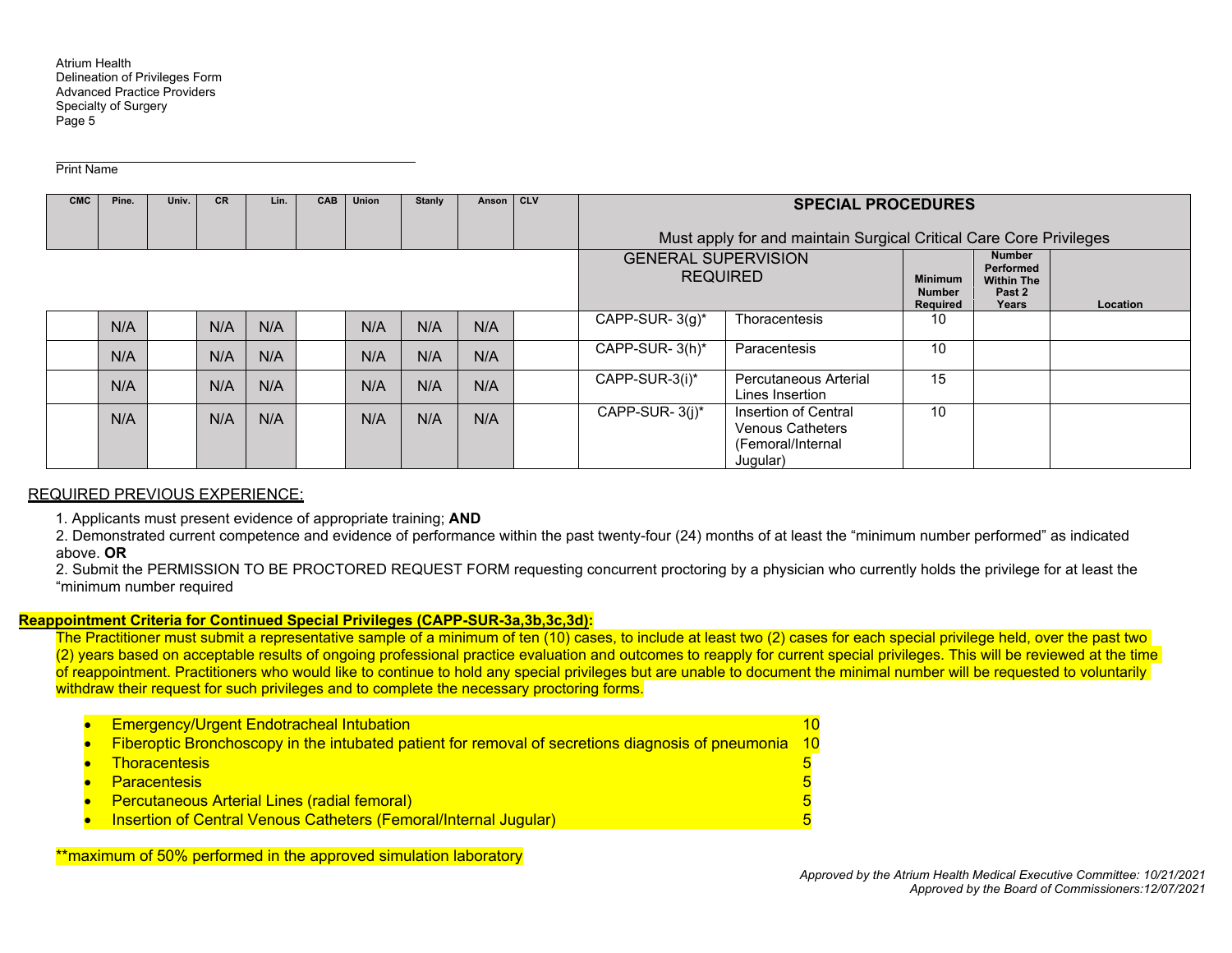Atrium Health Delineation of Privileges Form Advanced Practice Providers Specialty of Surgery Page 6

## **PRIVILEGES REQUESTED BY:**

I attest that I am not currently a user of illegal drugs or do not currently abuse the use of legal drugs.

I attest that I do not have a physical or mental condition which could affect my motor skills or ability to exercise the clinical privileges requested or that I require an accommodation in order to exercise the privileges requested safely and competently.

I attest that the information provided in my initial application or most recent reappointment is accurate and has not changed, specifically the disclosure questions relating to my licensure or registration, clinical privileges, participation in benefit programs, health status, liability, and work history.

Signature of Applicant Date

Printed or typed name of Applicant

**SPONSORING PHYSICIAN:** 

Signature of Sponsoring Physician Date Date Date

Printed or typed name of Sponsoring Physician

Signature of Sponsoring Physician Date Date

Printed or typed name of Sponsoring Physician

=====================================================================================